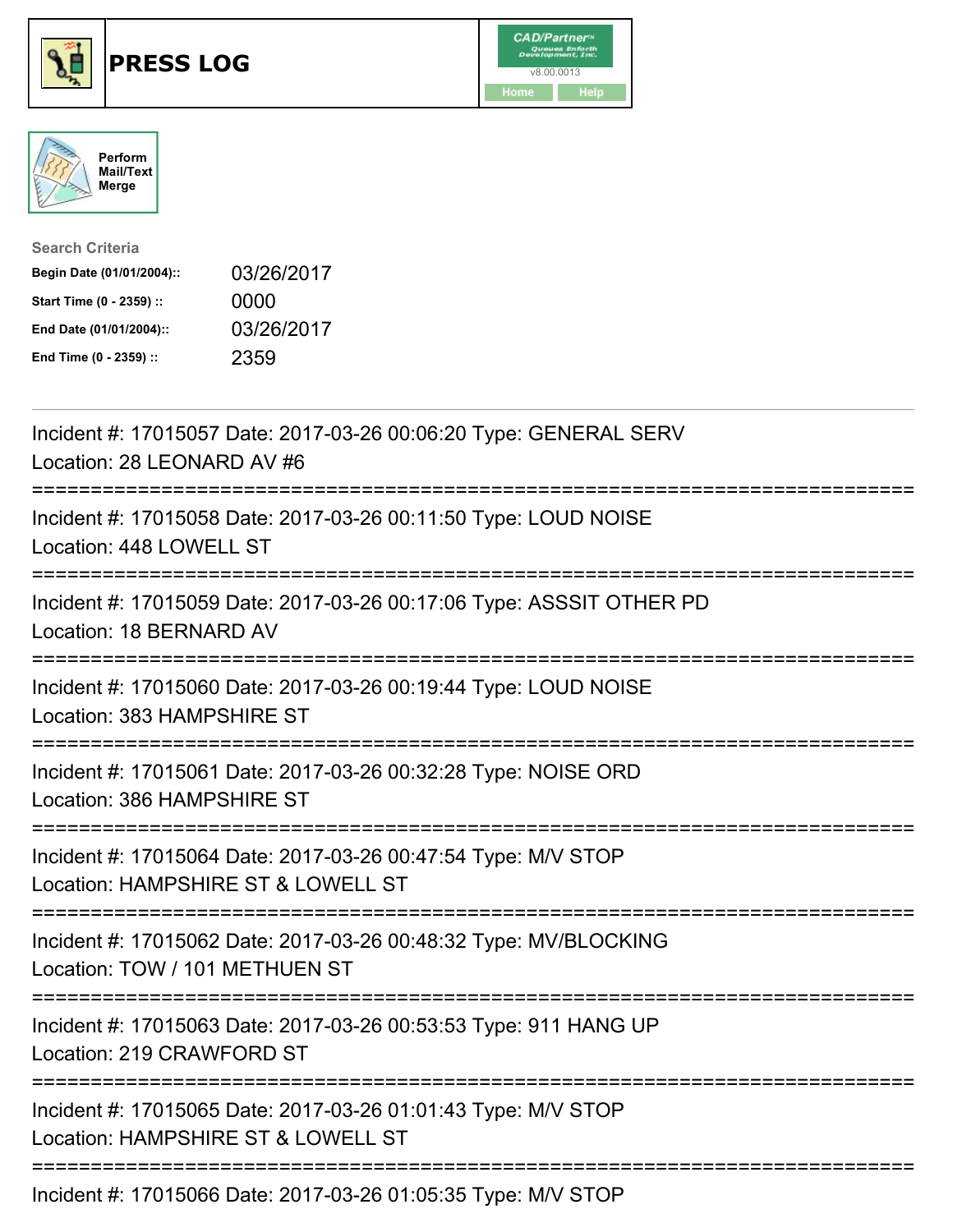| Location: ESSEX ST & LAWRENCE ST                                                                                                                                                    |
|-------------------------------------------------------------------------------------------------------------------------------------------------------------------------------------|
| Incident #: 17015067 Date: 2017-03-26 01:10:44 Type: M/V STOP<br>Location: ESSEX ST & LAWRENCE ST                                                                                   |
| Incident #: 17015068 Date: 2017-03-26 01:14:39 Type: HIT & RUN M/V<br>Location: COMMON ST & LAWRENCE ST                                                                             |
| Incident #: 17015069 Date: 2017-03-26 01:17:49 Type: AUTO ACC/UNK PI<br>Location: TOW / HAVERHILL ST & IRENE ST<br>.------------------------------<br>----------------------------- |
| Incident #: 17015070 Date: 2017-03-26 01:20:26 Type: DK (DRUNK)<br>Location: 12 CYPRESS ST                                                                                          |
| Incident #: 17015072 Date: 2017-03-26 01:23:12 Type: LOUD NOISE<br>Location: 56 BAILEY ST                                                                                           |
| Incident #: 17015071 Date: 2017-03-26 01:24:05 Type: M/V STOP<br>Location: ESSEX ST & LAWRENCE ST                                                                                   |
| Incident #: 17015074 Date: 2017-03-26 01:27:26 Type: MV/BLOCKING<br>Location: 112 MARSTON ST                                                                                        |
| Incident #: 17015073 Date: 2017-03-26 01:28:48 Type: M/V STOP<br>Location: ESSEX ST & LAWRENCE ST                                                                                   |
| Incident #: 17015075 Date: 2017-03-26 01:34:30 Type: M/V STOP<br>Location: ESSEX ST & MILL ST                                                                                       |
| Incident #: 17015077 Date: 2017-03-26 01:34:37 Type: M/V STOP<br>Location: ESSEX ST & LAWRENCE ST                                                                                   |
| Incident #: 17015076 Date: 2017-03-26 01:35:05 Type: M/V STOP<br>Location: COMMON ST & JACKSON ST                                                                                   |
| Incident #: 17015080 Date: 2017-03-26 01:35:51 Type: NOISE ORD<br>Location: 47 UNION ST                                                                                             |
| Incident #: 17015078 Date: 2017-03-26 01:36:23 Type: M/V STOP<br>Location: COMMON ST & JACKSON ST                                                                                   |
| Incident #: 17015082 Date: 2017-03-26 01:36:58 Type: M/V STOP                                                                                                                       |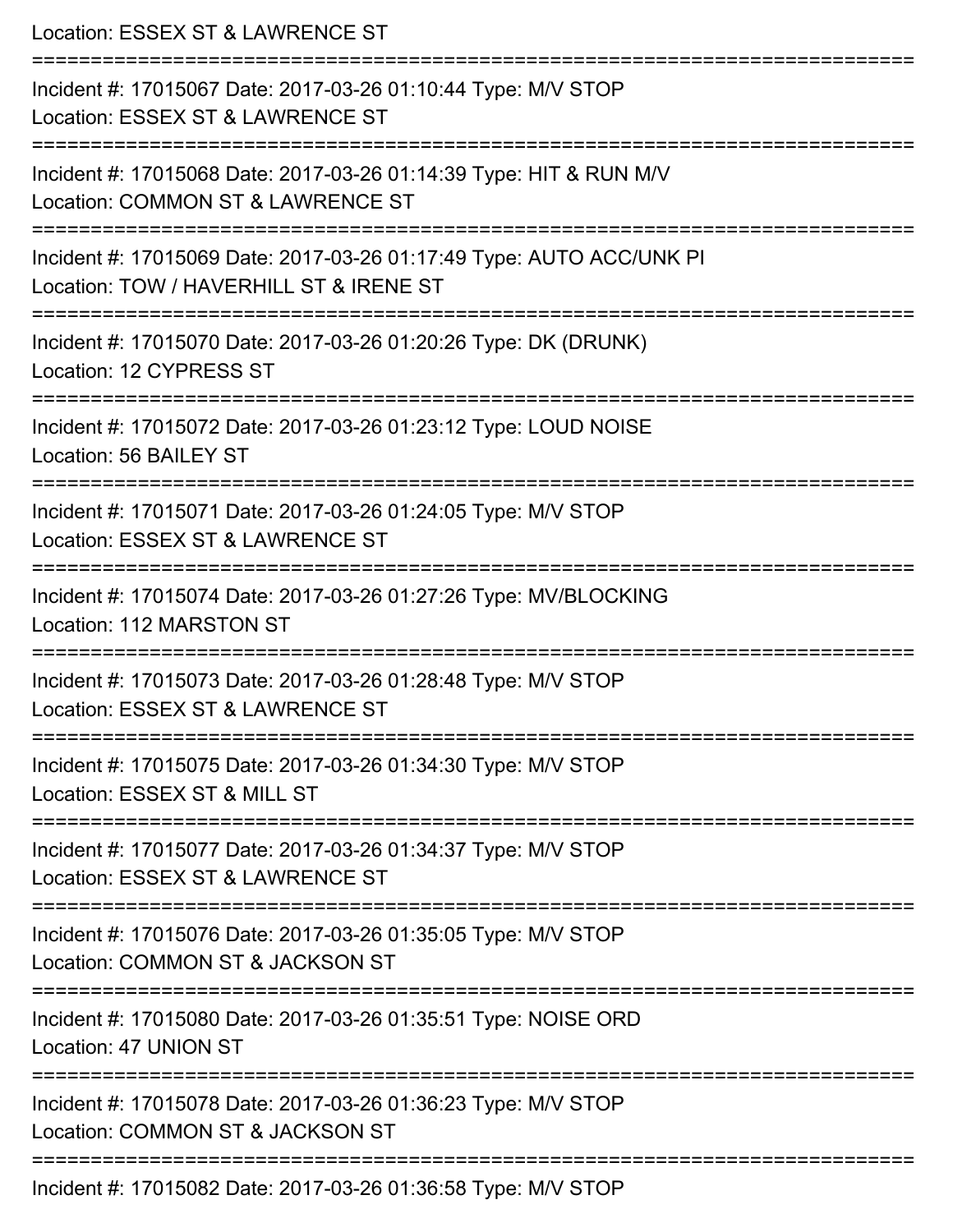| Incident #: 17015079 Date: 2017-03-26 01:38:21 Type: M/V STOP<br>Location: ESSEX ST & JACKSON ST                 |
|------------------------------------------------------------------------------------------------------------------|
| Incident #: 17015081 Date: 2017-03-26 01:38:51 Type: M/V STOP<br>Location: ESSEX ST & MILL ST                    |
| Incident #: 17015084 Date: 2017-03-26 01:39:18 Type: NOISE ORD<br>Location: 136 EXCHANGE ST #FRONT               |
| Incident #: 17015083 Date: 2017-03-26 01:39:27 Type: NOISE ORD<br>Location: 136 EXCHANGE ST                      |
| Incident #: 17015086 Date: 2017-03-26 01:40:52 Type: ALARM/BURG<br>Location: 101 AMESBURY ST                     |
| Incident #: 17015085 Date: 2017-03-26 01:40:52 Type: NOISE ORD<br>Location: 48 UNION ST                          |
| Incident #: 17015087 Date: 2017-03-26 01:41:22 Type: M/V STOP<br>Location: ESSEX ST & MILL ST                    |
| Incident #: 17015089 Date: 2017-03-26 01:42:04 Type: LOUD NOISE<br>Location: 43 TRENTON ST #2                    |
| Incident #: 17015088 Date: 2017-03-26 01:42:07 Type: M/V STOP<br>Location: ESSEX ST & UNION ST                   |
| Incident #: 17015090 Date: 2017-03-26 01:44:48 Type: M/V STOP<br><b>Location: METHUEN &amp; NEWBURY</b>          |
| Incident #: 17015091 Date: 2017-03-26 01:45:42 Type: ALARMS<br>Location: 608 S UNION ST                          |
| Incident #: 17015092 Date: 2017-03-26 01:46:06 Type: M/V STOP<br>Location: 50 COMMON ST                          |
| Incident #: 17015093 Date: 2017-03-26 01:46:20 Type: DISTURBANCE<br>Location: 56 SPRINGFIELD ST #RIGHT FL 3 REAR |
| Incident #: 17015094 Date: 2017-03-26 01:49:07 Type: M/V STOP                                                    |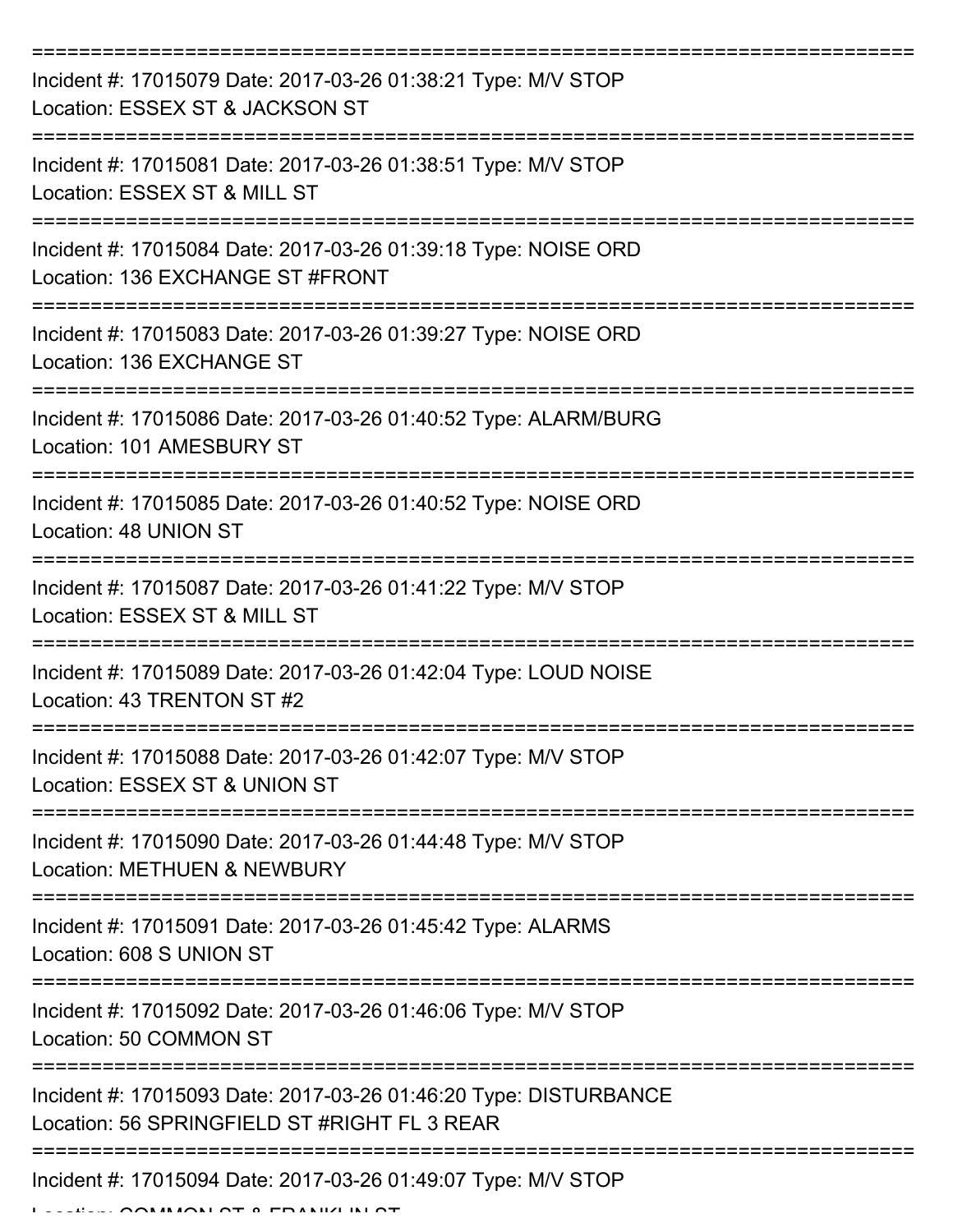| Incident #: 17015095 Date: 2017-03-26 01:49:34 Type: M/V STOP<br>Location: ESSEX ST & WINTER ST                 |
|-----------------------------------------------------------------------------------------------------------------|
| Incident #: 17015096 Date: 2017-03-26 01:50:12 Type: B&E/PAST<br>Location: DUNKIN DONUTS / 581 ANDOVER ST       |
| Incident #: 17015097 Date: 2017-03-26 01:57:04 Type: GANG<br>Location: SAM'S FOOD STORE / 389 BROADWAY          |
| Incident #: 17015098 Date: 2017-03-26 01:58:48 Type: BUILDING CHK<br>Location: 113 BUNKERHILL ST                |
| Incident #: 17015099 Date: 2017-03-26 01:59:20 Type: M/V STOP<br>Location: PERRY AV & CYPRESS ST                |
| Incident #: 17015100 Date: 2017-03-26 02:01:39 Type: DOMESTIC/PAST<br>Location: 207 S UNION ST                  |
| Incident #: 17015101 Date: 2017-03-26 02:04:25 Type: SHOTS FIRED<br>Location: LGH AMBULANCE / 87-121 METHUEN ST |
| Incident #: 17015102 Date: 2017-03-26 02:16:37 Type: M/V STOP<br>Location: ESSEX ST & JACKSON ST                |
| Incident #: 17015103 Date: 2017-03-26 02:17:34 Type: M/V STOP<br>Location: ESSEX ST & MILL ST                   |
| Incident #: 17015104 Date: 2017-03-26 02:20:44 Type: M/V STOP<br>Location: LAWRENCE ST & LOWELL ST              |
| Incident #: 17015105 Date: 2017-03-26 02:22:22 Type: M/V STOP<br>Location: CANAL ST & MILL ST                   |
| Incident #: 17015106 Date: 2017-03-26 02:24:26 Type: M/V STOP<br>Location: AMESBURY ST & COMMON ST              |
| Incident #: 17015107 Date: 2017-03-26 02:24:53 Type: M/V STOP<br>Location: COMMON ST & JACKSON ST               |
| Incident #: 17015108 Date: 2017-03-26 02:26:39 Type: M/V STOP                                                   |

Location: BDOADWAV & COMMADNI CT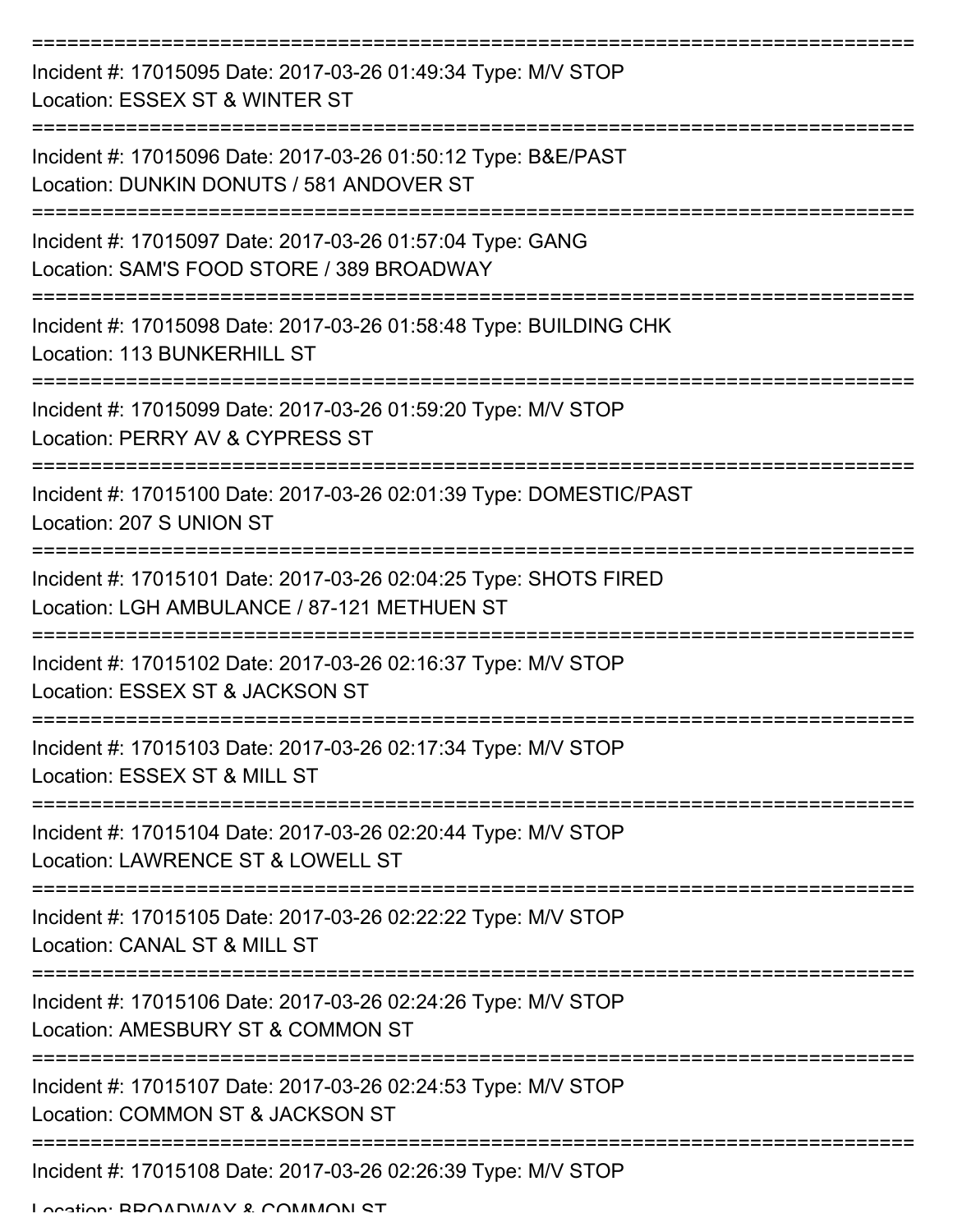| Incident #: 17015109 Date: 2017-03-26 02:28:26 Type: M/V STOP<br>Location: BROADWAY & CONCORD ST                         |
|--------------------------------------------------------------------------------------------------------------------------|
| Incident #: 17015110 Date: 2017-03-26 02:29:33 Type: M/V STOP<br>Location: JACKSON ST & METHUEN ST                       |
| Incident #: 17015111 Date: 2017-03-26 02:32:13 Type: M/V STOP<br>Location: ESSEX ST & MILL ST                            |
| Incident #: 17015112 Date: 2017-03-26 02:33:48 Type: M/V STOP<br>Location: ESSEX ST & LAWRENCE ST                        |
| Incident #: 17015113 Date: 2017-03-26 02:44:21 Type: ALARMS<br>Location: STAFFING GROUP / 101 AMESBURY ST                |
| Incident #: 17015114 Date: 2017-03-26 02:44:30 Type: ALARM/BURG<br>Location: DUNKIN DONUT / 581 ANDOVER ST               |
| ------------------<br>Incident #: 17015115 Date: 2017-03-26 02:52:03 Type: M/V STOP<br>Location: ANDOVER ST & S UNION ST |
| Incident #: 17015116 Date: 2017-03-26 02:53:04 Type: LOUD NOISE<br>Location: 56 BAILEY ST                                |
| Incident #: 17015117 Date: 2017-03-26 03:05:11 Type: SUS PERS/MV<br>Location: PEMBERTON PARK / null                      |
| Incident #: 17015119 Date: 2017-03-26 03:17:20 Type: 911 HANG UP<br>Location: 310 LOWELL ST                              |
| Incident #: 17015118 Date: 2017-03-26 03:18:41 Type: MEDIC SUPPORT<br>Location: 56 SPRINGFIELD ST #9                     |
| Incident #: 17015120 Date: 2017-03-26 03:22:18 Type: NOISE ORD<br>Location: 27 IRENE ST #2F                              |
| Incident #: 17015121 Date: 2017-03-26 03:27:03 Type: M/V STOP<br><b>Location: CENTRAL BRIDGE</b>                         |
| Incident #: 17015122 Date: 2017-03-26 03:45:22 Type: NOISE ORD<br>Location: 75 TRENTON ST                                |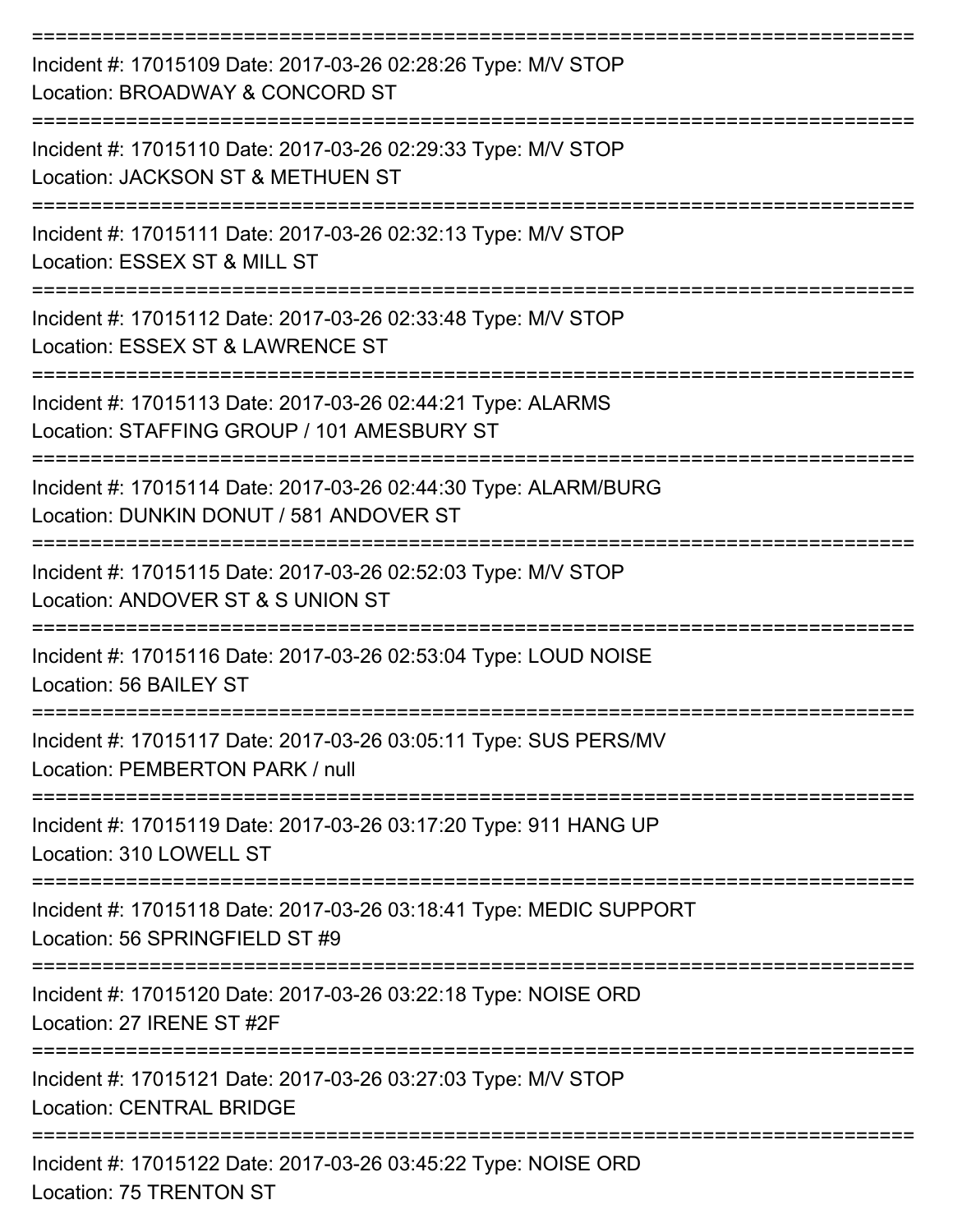| Incident #: 17015123 Date: 2017-03-26 04:01:13 Type: M/V STOP<br>Location: TOW / HAVERHILL ST & JENNINGS ST                                |
|--------------------------------------------------------------------------------------------------------------------------------------------|
| Incident #: 17015124 Date: 2017-03-26 04:09:40 Type: M/V STOP<br>Location: NEWTON ST & SALEM ST                                            |
| Incident #: 17015125 Date: 2017-03-26 04:14:22 Type: DISTURBANCE<br>Location: 149 WATER ST                                                 |
| Incident #: 17015126 Date: 2017-03-26 04:35:20 Type: SHOTS FIRED<br>Location: CUMBERLAND FARMS / 320 S BROADWAY                            |
| Incident #: 17015127 Date: 2017-03-26 04:41:16 Type: HIT & RUN M/V<br>Location: CANAL ST & UNION ST<br>===============<br>================ |
| Incident #: 17015129 Date: 2017-03-26 04:48:36 Type: DOMESTIC/PAST<br>Location: 15 DURHAM ST                                               |
| Incident #: 17015128 Date: 2017-03-26 04:50:43 Type: MEDIC SUPPORT<br>Location: 12 CLIFTON ST FL 3                                         |
| Incident #: 17015130 Date: 2017-03-26 05:26:06 Type: FIGHT<br>Location: 38 SPRINGFIELD ST                                                  |
| Incident #: 17015131 Date: 2017-03-26 05:45:21 Type: B&E/PAST<br>Location: DUNKIN DONUTS / 608 S UNION ST                                  |
| Incident #: 17015132 Date: 2017-03-26 05:57:15 Type: NOISE ORD<br>Location: 47 BROOK ST #1                                                 |
| Incident #: 17015133 Date: 2017-03-26 06:51:50 Type: M/V STOP<br>Location: 300 WATER ST                                                    |
| Incident #: 17015134 Date: 2017-03-26 06:54:21 Type: M/V STOP<br>Location: MCFARLIN CT & WATER ST                                          |
| Incident #: 17015135 Date: 2017-03-26 06:54:59 Type: M/V STOP<br>Location: LAWRENCE ST & LEXINGTON ST                                      |
| Incident #: 17015136 Date: 2017-03-26 06:55:15 Type: DISTURBANCE<br>Location: 67 FRANKLIN ST #1                                            |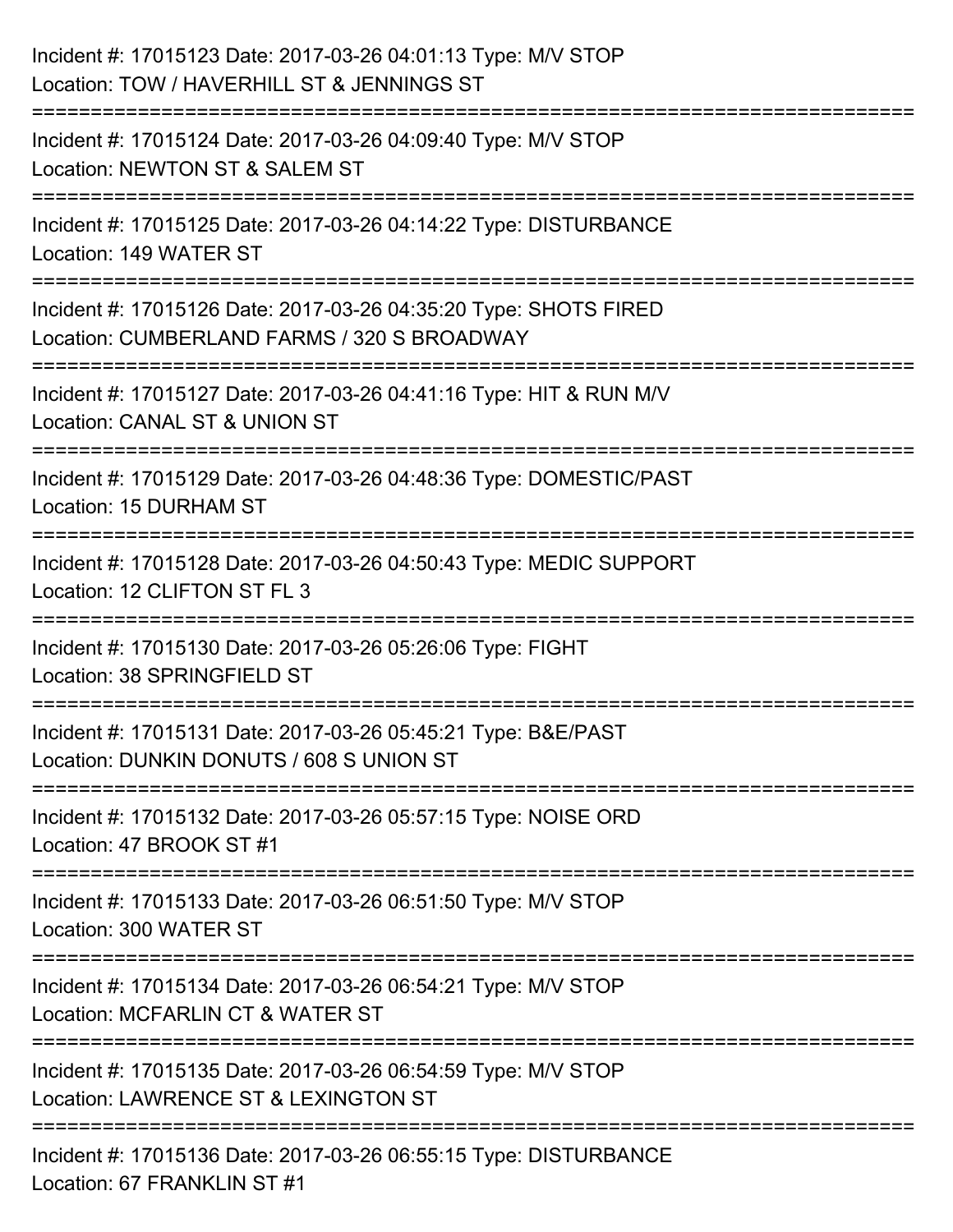| Incident #: 17015137 Date: 2017-03-26 06:58:47 Type: M/V STOP<br>Location: NEWTON ST & SALEM ST                 |
|-----------------------------------------------------------------------------------------------------------------|
| Incident #: 17015138 Date: 2017-03-26 07:00:45 Type: M/V STOP<br>Location: BROADWAY & LOWELL ST                 |
| Incident #: 17015139 Date: 2017-03-26 07:03:38 Type: PARK & WALK<br>Location: BRADFORD ST & BROADWAY            |
| Incident #: 17015140 Date: 2017-03-26 07:04:41 Type: M/V STOP<br>Location: 5 SPRUCE ST                          |
| Incident #: 17015141 Date: 2017-03-26 07:06:29 Type: M/V STOP<br>Location: 205 BROADWAY                         |
| Incident #: 17015143 Date: 2017-03-26 07:13:02 Type: SUS PERS/MV<br>Location: BRADFORD ST & HAMPSHIRE ST        |
| Incident #: 17015142 Date: 2017-03-26 07:15:04 Type: M/V STOP<br>Location: BROADWAY & GREEN ST<br>============= |
| Incident #: 17015144 Date: 2017-03-26 07:17:24 Type: ALARM/BURG<br>Location: SUBWAY / 360 BROADWAY              |
| Incident #: 17015145 Date: 2017-03-26 07:18:50 Type: CK WELL BEING<br>Location: 3 WOODLAND ST #15               |
| Incident #: 17015146 Date: 2017-03-26 07:29:47 Type: M/V STOP<br>Location: BROADWAY & HAVERHILL ST              |
| Incident #: 17015147 Date: 2017-03-26 07:30:17 Type: M/V STOP<br>Location: MERRIMACK ST & PARKER ST             |
| Incident #: 17015148 Date: 2017-03-26 07:43:18 Type: MEDIC SUPPORT<br>Location: 660 HAVERHILL ST #1             |
| Incident #: 17015149 Date: 2017-03-26 07:54:27 Type: M/V STOP<br>Location: S UNION ST & SALEM ST                |
| Incident #: 17015150 Date: 2017-03-26 08:04:48 Type: INVEST CONT<br>Location: 15 NELSON ST                      |

===========================================================================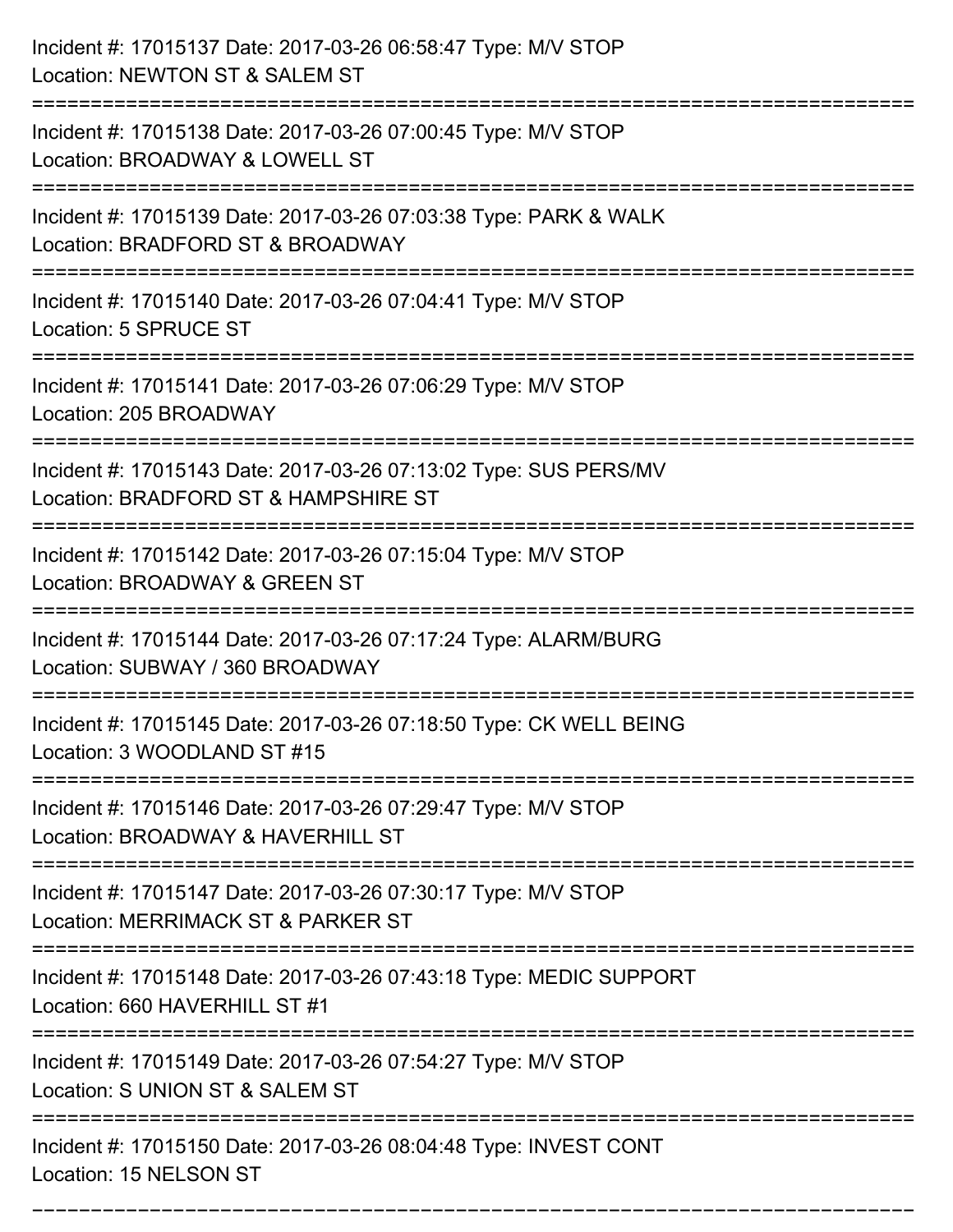| Incident #: 17015151 Date: 2017-03-26 08:18:28 Type: MEDIC SUPPORT<br>Location: SHOWCASE LAUNDRY / 360 BROADWAY |
|-----------------------------------------------------------------------------------------------------------------|
| Incident #: 17015152 Date: 2017-03-26 08:27:21 Type: INVEST CONT<br>Location: 15 NELSON ST                      |
| Incident #: 17015153 Date: 2017-03-26 08:32:34 Type: KEEP PEACE<br>Location: 17 FOREST ST                       |
| Incident #: 17015154 Date: 2017-03-26 08:37:10 Type: DISORDERLY<br>Location: 10 DIAMOND ST #7                   |
| Incident #: 17015155 Date: 2017-03-26 08:58:14 Type: ALARMS<br>Location: BEAUTY SALON / 620 ESSEX ST            |
| Incident #: 17015156 Date: 2017-03-26 09:07:57 Type: ALARM/BURG<br>Location: 16 WALNUT ST                       |
| Incident #: 17015157 Date: 2017-03-26 09:25:15 Type: ALARM/BURG<br>Location: 505 S BROADWAY                     |
| Incident #: 17015158 Date: 2017-03-26 09:45:02 Type: ALARM/BURG<br>Location: 3 WOODLAND CT                      |
| Incident #: 17015159 Date: 2017-03-26 10:00:29 Type: SUS PERS/MV<br>Location: 205 BROADWAY                      |
| Incident #: 17015160 Date: 2017-03-26 10:16:41 Type: TOW OF M/V<br>Location: 139 WILLOW ST                      |
| Incident #: 17015161 Date: 2017-03-26 10:24:24 Type: TENANT PROB<br>Location: 378 AMES ST FL 2                  |
| Incident #: 17015162 Date: 2017-03-26 10:32:49 Type: M/V STOP<br>Location: 205 BROADWAY                         |
| Incident #: 17015163 Date: 2017-03-26 10:33:01 Type: E911 HANGUP<br>Location: 26 BODWELL ST                     |
| Incident #: 17015165 Date: 2017-03-26 10:35:43 Type: M/V STOP<br>Location: 205 BROADWAY                         |
|                                                                                                                 |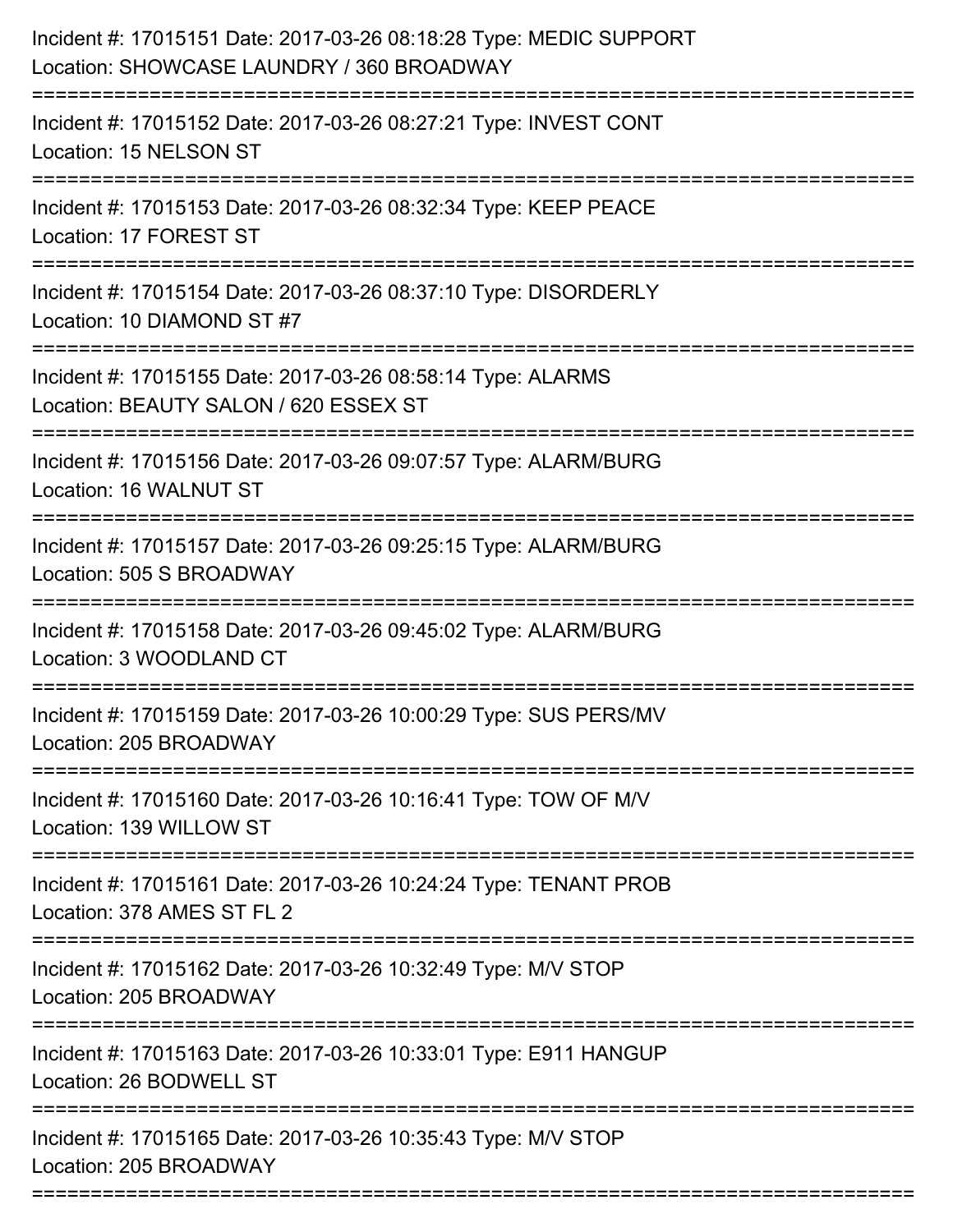| Location: ROJAS MARKET / 269 PARK ST                                                                                                       |
|--------------------------------------------------------------------------------------------------------------------------------------------|
| Incident #: 17015166 Date: 2017-03-26 11:14:32 Type: LARCENY/PAST<br>Location: 51 AMES ST                                                  |
| Incident #: 17015167 Date: 2017-03-26 11:20:29 Type: SUICIDE ATTEMPT<br>Location: 105 S UNION ST<br>:===================================== |
| Incident #: 17015168 Date: 2017-03-26 11:33:23 Type: M/V STOP<br>Location: CI83WP / 5 WINTHROP AV                                          |
| Incident #: 17015169 Date: 2017-03-26 11:36:02 Type: M/V STOP<br>Location: FOSTER ST & SALEM ST<br>:2222222222222222222                    |
| Incident #: 17015171 Date: 2017-03-26 11:45:59 Type: LOST PROPERTY<br>Location: BROADWAY & COMMON ST                                       |
| Incident #: 17015170 Date: 2017-03-26 11:47:13 Type: M/V STOP<br>Location: BROADWAY & LOWELL ST<br>---------------------                   |
| Incident #: 17015172 Date: 2017-03-26 11:52:12 Type: M/V STOP<br>Location: BROOKFIELD ST & FARLEY ST                                       |
| Incident #: 17015173 Date: 2017-03-26 11:56:50 Type: MEDIC SUPPORT<br>Location: 28 SUMMER ST #APT3                                         |
| Incident #: 17015174 Date: 2017-03-26 12:05:31 Type: M/V STOP<br><b>Location: FRONT ST</b>                                                 |
| Incident #: 17015175 Date: 2017-03-26 12:22:59 Type: LIC PLATE STO<br>Location: 107 GARDEN ST                                              |
| Incident #: 17015176 Date: 2017-03-26 12:31:14 Type: M/V STOP<br>Location: BRADFORD ST & BROADWAY                                          |
| Incident #: 17015177 Date: 2017-03-26 12:33:47 Type: M/V STOP<br>Location: BRADFORD ST & BROADWAY                                          |
| Incident #: 17015178 Date: 2017-03-26 12:34:59 Type: M/V STOP<br>Location: BRADFORD ST & BROADWAY                                          |

Incident #: 17015179 Date: 2017 03 26 13:03:15 Date: 2017 03 26 13:03:15 Date: 20<br>.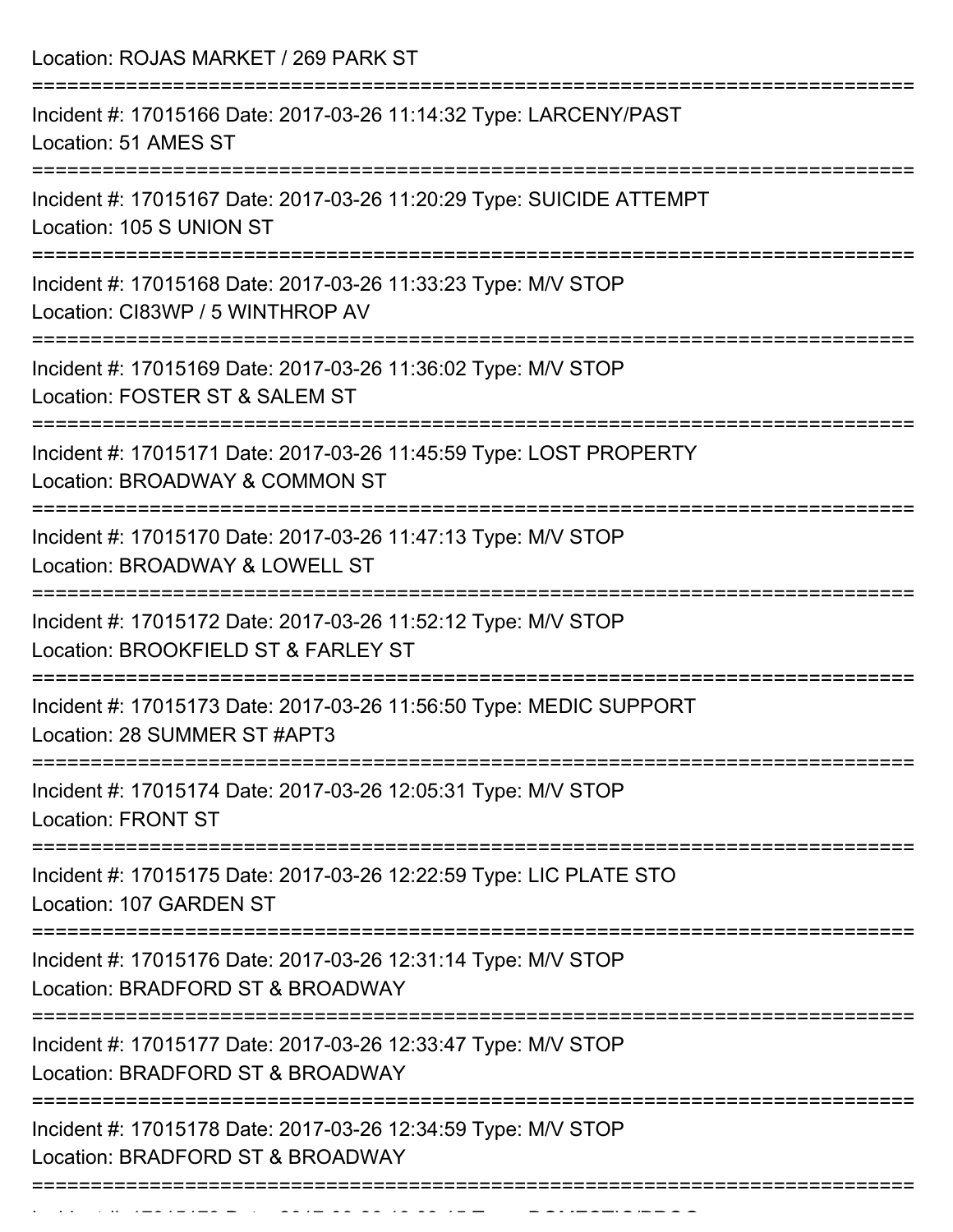| Location: 546 HAVERHILL ST                                                                                                |
|---------------------------------------------------------------------------------------------------------------------------|
| Incident #: 17015180 Date: 2017-03-26 13:37:53 Type: CK WELL BEING<br>Location: 222 PARK ST FL 3                          |
| Incident #: 17015181 Date: 2017-03-26 13:40:40 Type: SUS PERS/MV<br>Location: 100 FRANKLIN ST                             |
| Incident #: 17015182 Date: 2017-03-26 13:50:31 Type: AUTO ACC/NO PI<br><b>Location: 100 FRANKLIN ST</b>                   |
| Incident #: 17015183 Date: 2017-03-26 14:34:28 Type: MV/BLOCKING<br>Location: 349 WATER ST                                |
| Incident #: 17015184 Date: 2017-03-26 14:45:08 Type: AUTO ACC/NO PI<br>Location: 81 BUNKERHILL ST                         |
| Incident #: 17015185 Date: 2017-03-26 14:50:04 Type: KEEP PEACE<br>Location: 79 BAILEY ST                                 |
| Incident #: 17015186 Date: 2017-03-26 15:08:19 Type: M/V STOP<br>Location: BOWDOIN ST & S BROADWAY                        |
| Incident #: 17015187 Date: 2017-03-26 15:11:28 Type: AUTO ACC/UNK PI<br>Location: E HAVERHILL ST & PROSPECT ST            |
| Incident #: 17015188 Date: 2017-03-26 15:12:11 Type: B&E/PAST<br>Location: 87 BAILEY ST                                   |
| Incident #: 17015189 Date: 2017-03-26 15:18:01 Type: MEDIC SUPPORT<br>Location: LAWRENCE POLICE DEPARTMENT / 90 LOWELL ST |
| Incident #: 17015190 Date: 2017-03-26 15:19:55 Type: WARRANT SERVE<br>Location: 112 WATER ST FL 2NDFL                     |
| Incident #: 17015191 Date: 2017-03-26 15:35:55 Type: SHOPLIFTING<br>Location: CVS PHARMACY / 266 BROADWAY                 |
| Incident #: 17015192 Date: 2017-03-26 16:16:38 Type: DISTURBANCE<br>Location: 28 SUMMER ST<br>;================           |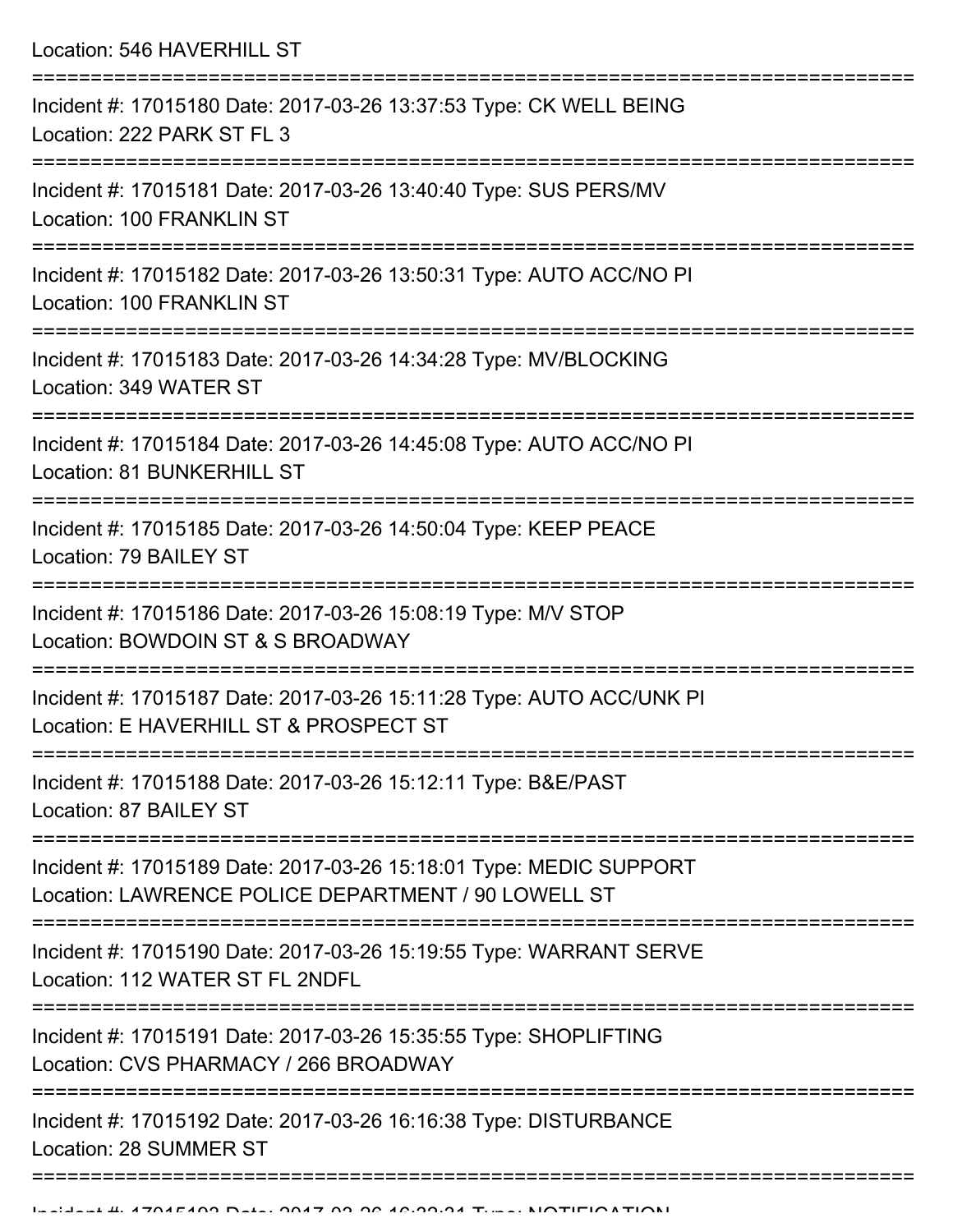Location: 133 S BROADWAY #401 =========================================================================== Incident #: 17015194 Date: 2017-03-26 16:34:24 Type: E911 HANGUP Location: 45 BROADWAY #A802 =========================================================================== Incident #: 17015195 Date: 2017-03-26 16:39:37 Type: TRESPASSING Location: COMMUNITY DAY CHARTER SCHOOL / 73 PROSPECT ST =========================================================================== Incident #: 17015196 Date: 2017-03-26 16:44:21 Type: MEDIC SUPPORT Location: LAWRENCE POLICE DEPARTMENT / 90 LOWELL ST =========================================================================== Incident #: 17015197 Date: 2017-03-26 17:11:19 Type: M/V STOP Location: BRADFORD ST & HAMPSHIRE ST =========================================================================== Incident #: 17015198 Date: 2017-03-26 17:15:50 Type: M/V STOP Location: ESSEX & COMMON =========================================================================== Incident #: 17015199 Date: 2017-03-26 17:22:39 Type: M/V STOP Location: AMESBURY ST & ESSEX ST =========================================================================== Incident #: 17015200 Date: 2017-03-26 17:25:26 Type: M/V STOP Location: LAWRENCE ST & METHUEN ST =========================================================================== Incident #: 17015201 Date: 2017-03-26 17:26:28 Type: M/V STOP Location: 55 BENNETT ST =========================================================================== Incident #: 17015202 Date: 2017-03-26 17:27:08 Type: SHOTS FIRED Location: ALDER ST & POPLAR ST =========================================================================== Incident #: 17015203 Date: 2017-03-26 17:28:16 Type: M/V STOP Location: LAWRENCE ST & METHUEN ST =========================================================================== Incident #: 17015204 Date: 2017-03-26 17:36:28 Type: M/V STOP Location: LAWRENCE ST & METHUEN ST =========================================================================== Incident #: 17015205 Date: 2017-03-26 17:40:19 Type: M/V STOP Location: ESSEX ST & LAWRENCE ST =========================================================================== Incident #: 17015206 Date: 2017-03-26 17:42:57 Type: M/V STOP Location: AMESBURY ST & ESSEX ST ===========================================================================

Incident #: 17015207 Date: 2017-03-26 17:55:04 Type: M/V STOP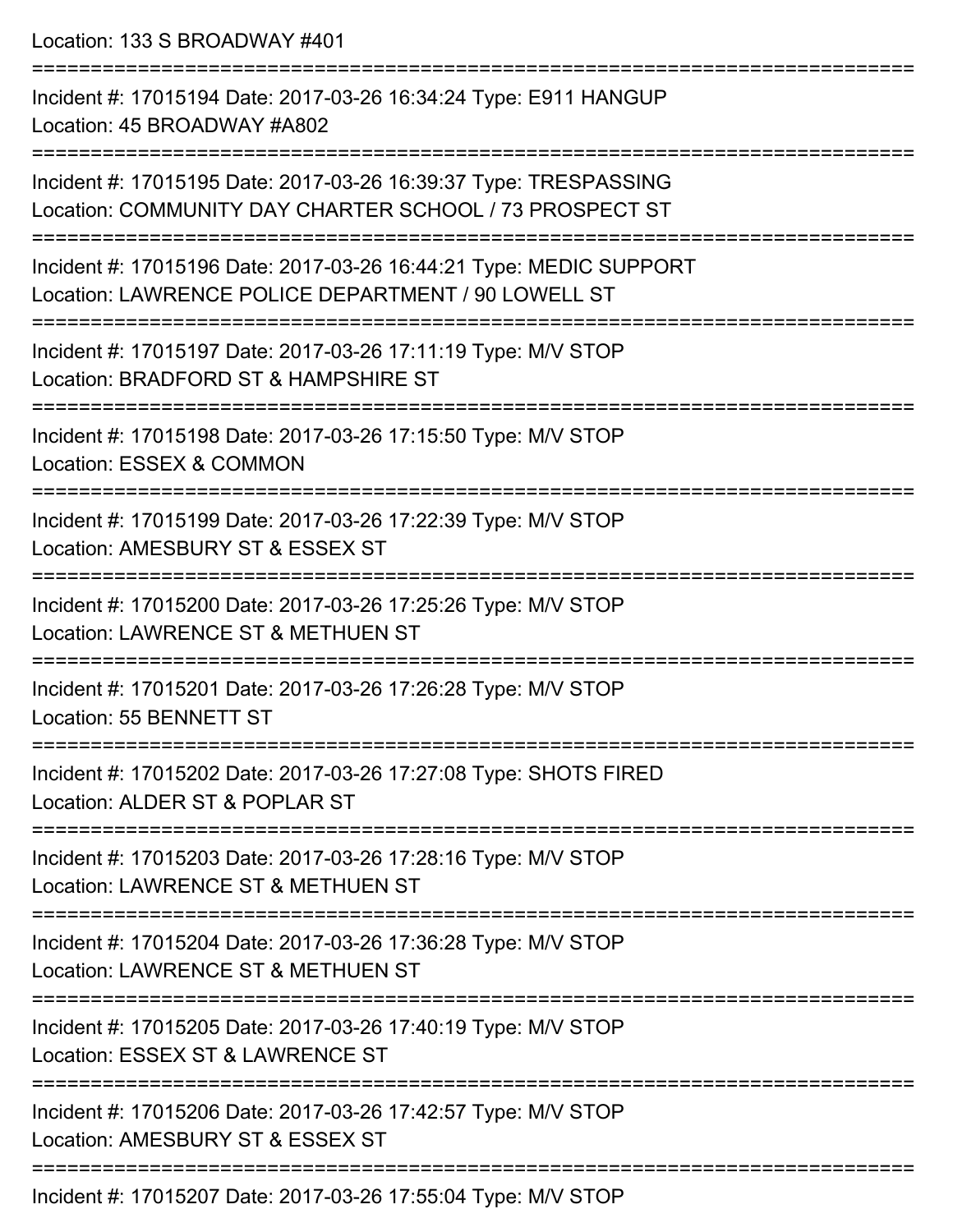| Incident #: 17015208 Date: 2017-03-26 17:59:53 Type: M/V STOP<br>Location: ESSEX ST & LAWRENCE ST     |
|-------------------------------------------------------------------------------------------------------|
| Incident #: 17015209 Date: 2017-03-26 18:07:57 Type: M/V STOP<br><b>Location: 1 TREMONT ST</b>        |
| Incident #: 17015210 Date: 2017-03-26 18:12:09 Type: M/V STOP<br>Location: 16 WINTER ST               |
| Incident #: 17015211 Date: 2017-03-26 18:16:09 Type: M/V STOP<br>Location: CANAL ST & LAWRENCE ST     |
| Incident #: 17015212 Date: 2017-03-26 18:28:33 Type: MEDIC SUPPORT<br>Location: 34 LAWRENCE ST #11    |
| Incident #: 17015213 Date: 2017-03-26 18:40:58 Type: HIT & RUN M/V<br><b>Location: 8 LEXINGTON ST</b> |
| Incident #: 17015214 Date: 2017-03-26 18:40:59 Type: M/V STOP<br>Location: LAWRENCE ST & METHUEN ST   |
| Incident #: 17015215 Date: 2017-03-26 18:42:45 Type: MISSING PERS<br>Location: 157 BERNARD AV         |
| Incident #: 17015216 Date: 2017-03-26 18:46:43 Type: M/V STOP<br>Location: CANAL ST & LAWRENCE ST     |
| Incident #: 17015217 Date: 2017-03-26 18:51:49 Type: THREATS<br>Location: 16 CHELMSFORD ST            |
| Incident #: 17015218 Date: 2017-03-26 18:53:08 Type: MV/BLOCKING<br>Location: 244 E HAVERHILL ST      |
| Incident #: 17015219 Date: 2017-03-26 18:54:36 Type: OFFICER ASSIS<br>Location: 1 GENERAL ST          |
| Incident #: 17015220 Date: 2017-03-26 18:56:09 Type: M/V STOP<br>Location: CANAL ST & LAWRENCE ST     |
| Incident #: 17015221 Date: 2017-03-26 19:00:22 Type: M/V STOP                                         |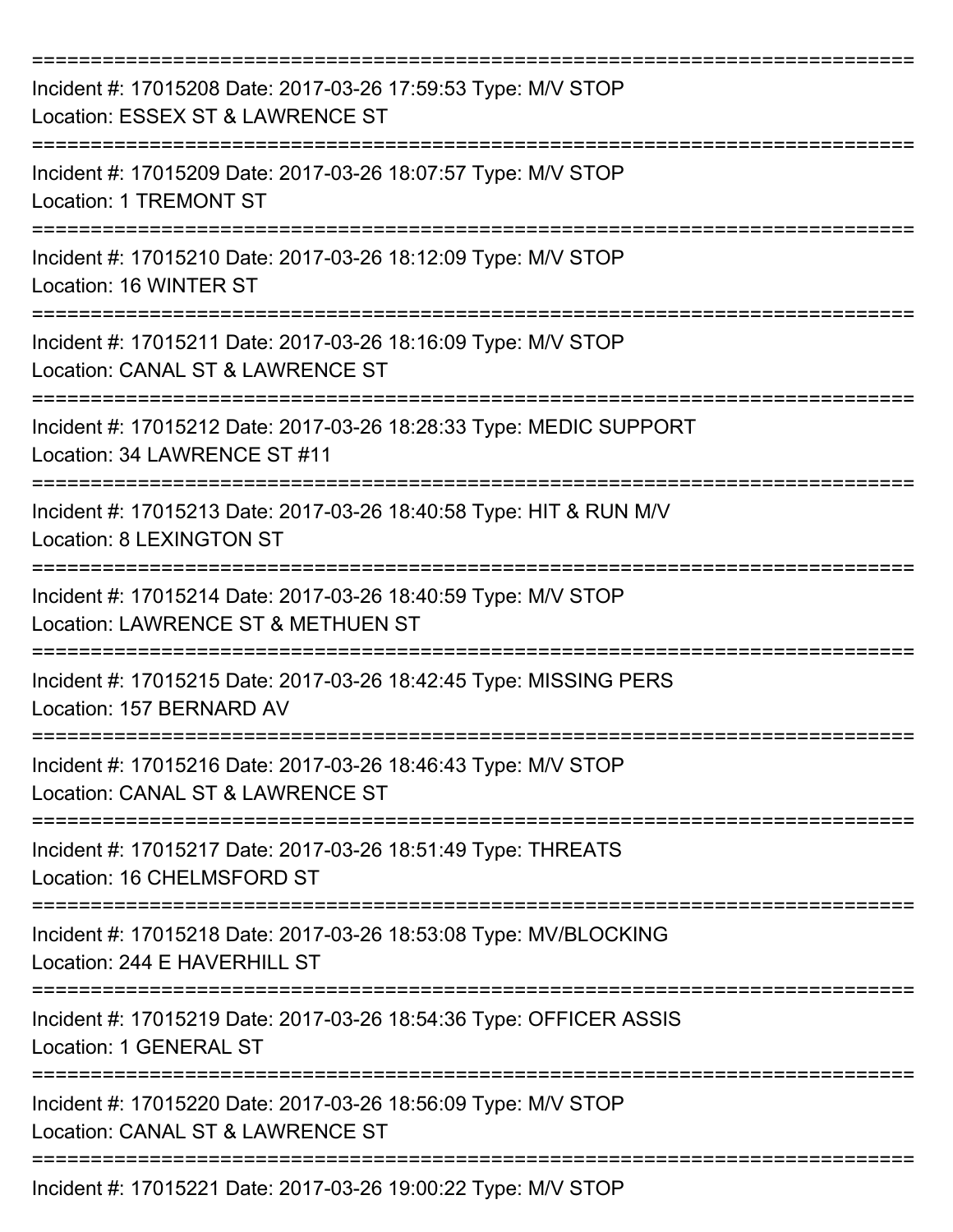| Incident #: 17015222 Date: 2017-03-26 19:04:48 Type: M/V STOP<br>Location: CANAL ST & LAWRENCE ST            |
|--------------------------------------------------------------------------------------------------------------|
| Incident #: 17015223 Date: 2017-03-26 19:12:31 Type: M/V STOP<br><b>Location: 1 TREMONT ST</b>               |
| Incident #: 17015224 Date: 2017-03-26 19:14:45 Type: M/V STOP<br>Location: CANAL ST & LAWRENCE ST            |
| Incident #: 17015229 Date: 2017-03-26 19:19:09 Type: M/V STOP<br>Location: CANAL ST & LAWRENCE ST            |
| Incident #: 17015225 Date: 2017-03-26 19:24:40 Type: M/V STOP<br>Location: CANAL ST & LAWRENCE ST            |
| Incident #: 17015226 Date: 2017-03-26 19:27:27 Type: MV/BLOCKING<br>Location: 2 RHINE ST                     |
| Incident #: 17015227 Date: 2017-03-26 19:31:03 Type: M/V STOP<br>Location: LAWRENCE ST & METHUEN ST          |
| Incident #: 17015228 Date: 2017-03-26 19:33:59 Type: M/V STOP<br>Location: BROADWAY & COMMON ST              |
| Incident #: 17015230 Date: 2017-03-26 19:43:10 Type: M/V STOP<br>Location: MARKET ST & PARKER ST             |
| Incident #: 17015231 Date: 2017-03-26 19:46:57 Type: ALARM/BURG<br>Location: LORENZO BUILDING / 599 CANAL ST |
| Incident #: 17015232 Date: 2017-03-26 19:56:09 Type: HIT & RUN M/V<br>Location: 24 WARREN ST                 |
| Incident #: 17015233 Date: 2017-03-26 19:57:30 Type: M/V STOP<br>Location: EXETER ST & WINTHROP AV           |
| Incident #: 17015234 Date: 2017-03-26 20:29:22 Type: AUTO ACC/NO PI<br>Location: BRUCE ST & CORNISH ST       |
| Incident #: 17015235 Date: 2017-03-26 20:46:33 Type: M/V STOP                                                |

 $L = LL$ ,  $L = \Omega L$  BBOADWAY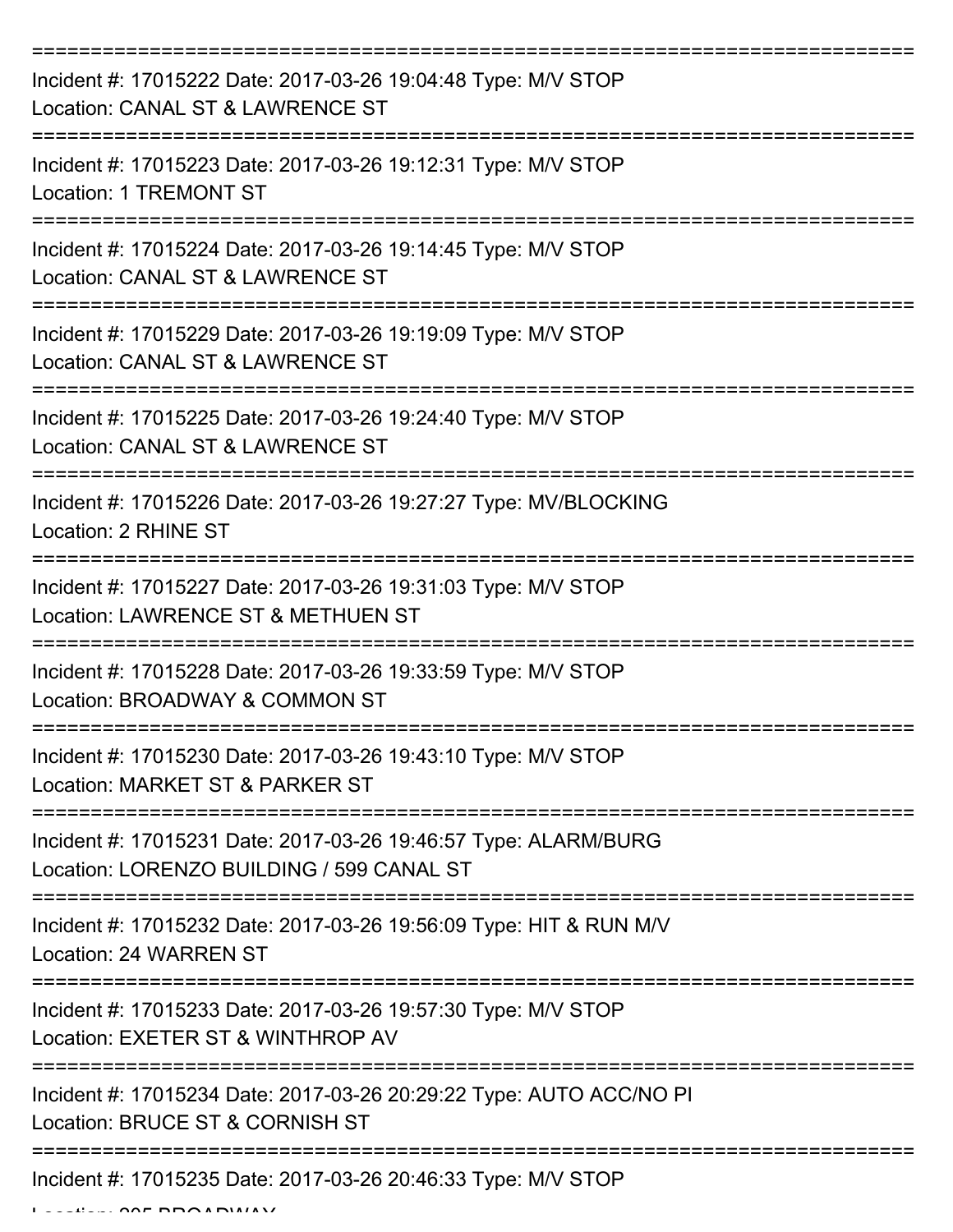| Incident #: 17015236 Date: 2017-03-26 20:48:11 Type: M/V STOP<br>Location: 205 BROADWAY                |
|--------------------------------------------------------------------------------------------------------|
| Incident #: 17015237 Date: 2017-03-26 20:49:22 Type: M/V STOP<br>Location: LAWRENCE ST & PARK ST       |
| Incident #: 17015238 Date: 2017-03-26 20:50:21 Type: M/V STOP<br><b>Location: 1 TREMONT ST</b>         |
| Incident #: 17015239 Date: 2017-03-26 20:51:09 Type: M/V STOP<br>Location: LAWRENCE ST & MYRTLE ST     |
| Incident #: 17015240 Date: 2017-03-26 20:52:09 Type: M/V STOP<br>Location: BRADFORD ST & BROADWAY      |
| Incident #: 17015241 Date: 2017-03-26 20:53:09 Type: M/V STOP<br>Location: AUBURN ST & HAMPSHIRE ST    |
| Incident #: 17015242 Date: 2017-03-26 20:53:59 Type: M/V STOP<br>Location: HAMPSHIRE ST & MYRTLE ST    |
| Incident #: 17015243 Date: 2017-03-26 20:54:54 Type: M/V STOP<br>Location: HAMPSHIRE ST & HAVERHILL ST |
| Incident #: 17015244 Date: 2017-03-26 20:55:52 Type: M/V STOP<br>Location: HAVERHILL ST & WHITE ST     |
| Incident #: 17015245 Date: 2017-03-26 20:57:47 Type: M/V STOP<br>Location: 205 BROADWAY                |
| Incident #: 17015246 Date: 2017-03-26 20:58:36 Type: M/V STOP<br>Location: 205 BROADWAY                |
| Incident #: 17015247 Date: 2017-03-26 20:59:56 Type: M/V STOP<br>Location: 205 BROADWAY                |
| Incident #: 17015248 Date: 2017-03-26 21:01:10 Type: M/V STOP<br>Location: 205 BROADWAY                |
| Incident #: 17015249 Date: 2017-03-26 21:09:55 Type: M/V STOP                                          |

Location: 205 BROADWAY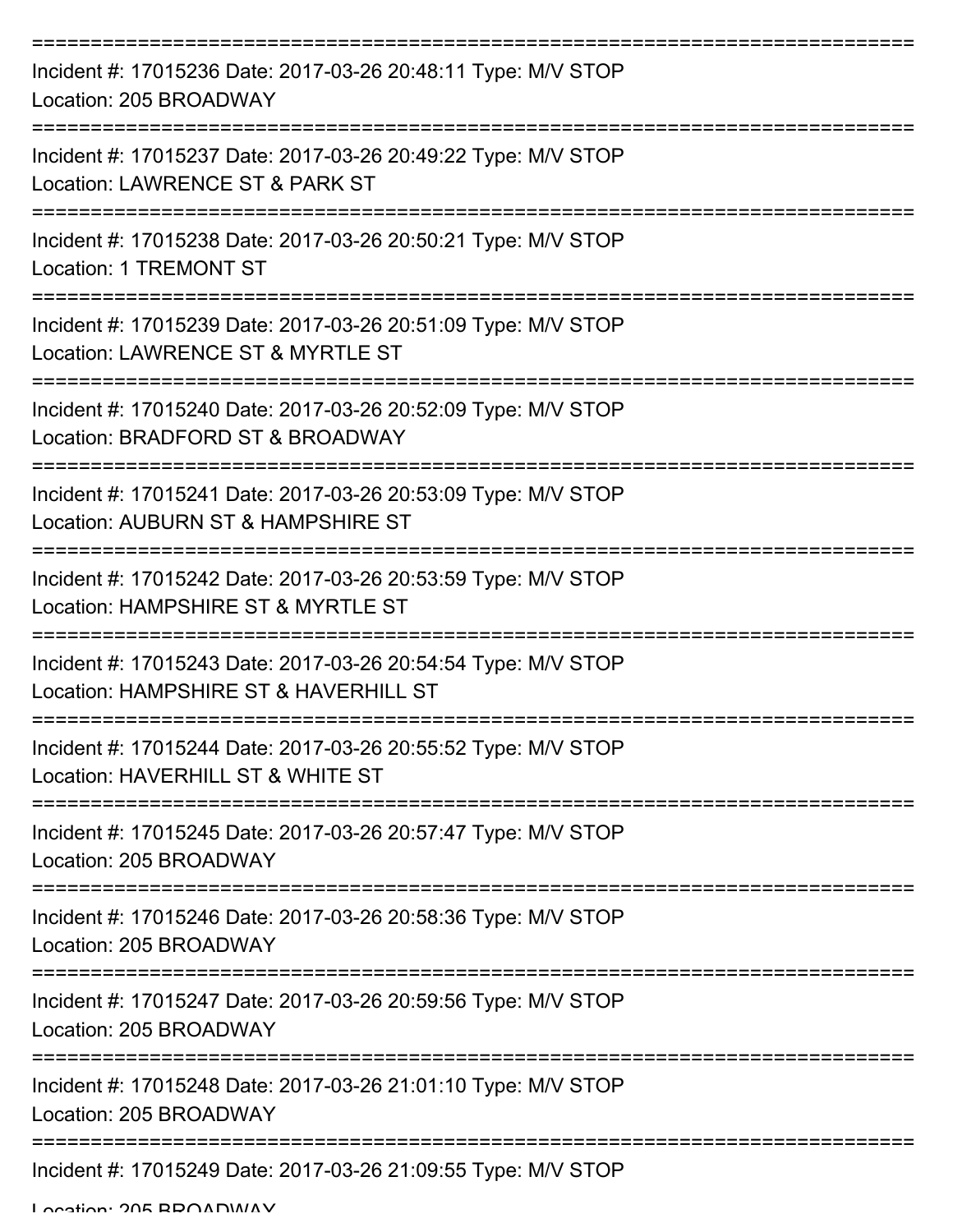| Incident #: 17015250 Date: 2017-03-26 21:10:36 Type: M/V STOP<br>Location: 205 BROADWAY                       |
|---------------------------------------------------------------------------------------------------------------|
| Incident #: 17015251 Date: 2017-03-26 21:11:38 Type: M/V STOP<br>Location: 205 BROADWAY                       |
| Incident #: 17015252 Date: 2017-03-26 21:12:46 Type: M/V STOP<br>Location: 205 BROADWAY                       |
| Incident #: 17015253 Date: 2017-03-26 21:13:36 Type: M/V STOP<br>Location: 205 BROADWAY                       |
| Incident #: 17015254 Date: 2017-03-26 21:35:37 Type: GENERAL SERV<br>Location: DENNYS / 160 WINTHROP AV       |
| Incident #: 17015255 Date: 2017-03-26 21:48:07 Type: ALARM/BURG<br>Location: STAFFING GROUP / 101 AMESBURY ST |
| Incident #: 17015256 Date: 2017-03-26 21:52:16 Type: DISTURBANCE<br>Location: 31 KINGSTON ST                  |
| Incident #: 17015257 Date: 2017-03-26 21:56:50 Type: AUTO ACC/NO PI<br>Location: 175 S BROADWAY               |
| Incident #: 17015258 Date: 2017-03-26 21:59:23 Type: MISSING PERS<br>Location: 2 MUSEUM SQ                    |
| Incident #: 17015259 Date: 2017-03-26 22:05:29 Type: DOMESTIC/PROG<br>Location: 125 JACKSON ST #2 FL LEFT     |
| Incident #: 17015260 Date: 2017-03-26 22:30:16 Type: MV/BLOCKING<br>Location: 17 MAGINNIS AV                  |
| Incident #: 17015261 Date: 2017-03-26 22:36:29 Type: AUTO ACC/NO PI<br>Location: 242 LAWRENCE ST              |
| Incident #: 17015262 Date: 2017-03-26 22:39:47 Type: ASSSIT OTHER PD<br>Location: 11 BAILEY ST                |
| Incident #: 17015263 Date: 2017-03-26 22:55:51 Type: SHOTS FIRED<br>Location: FREEMAN CT & MELROSE ST         |